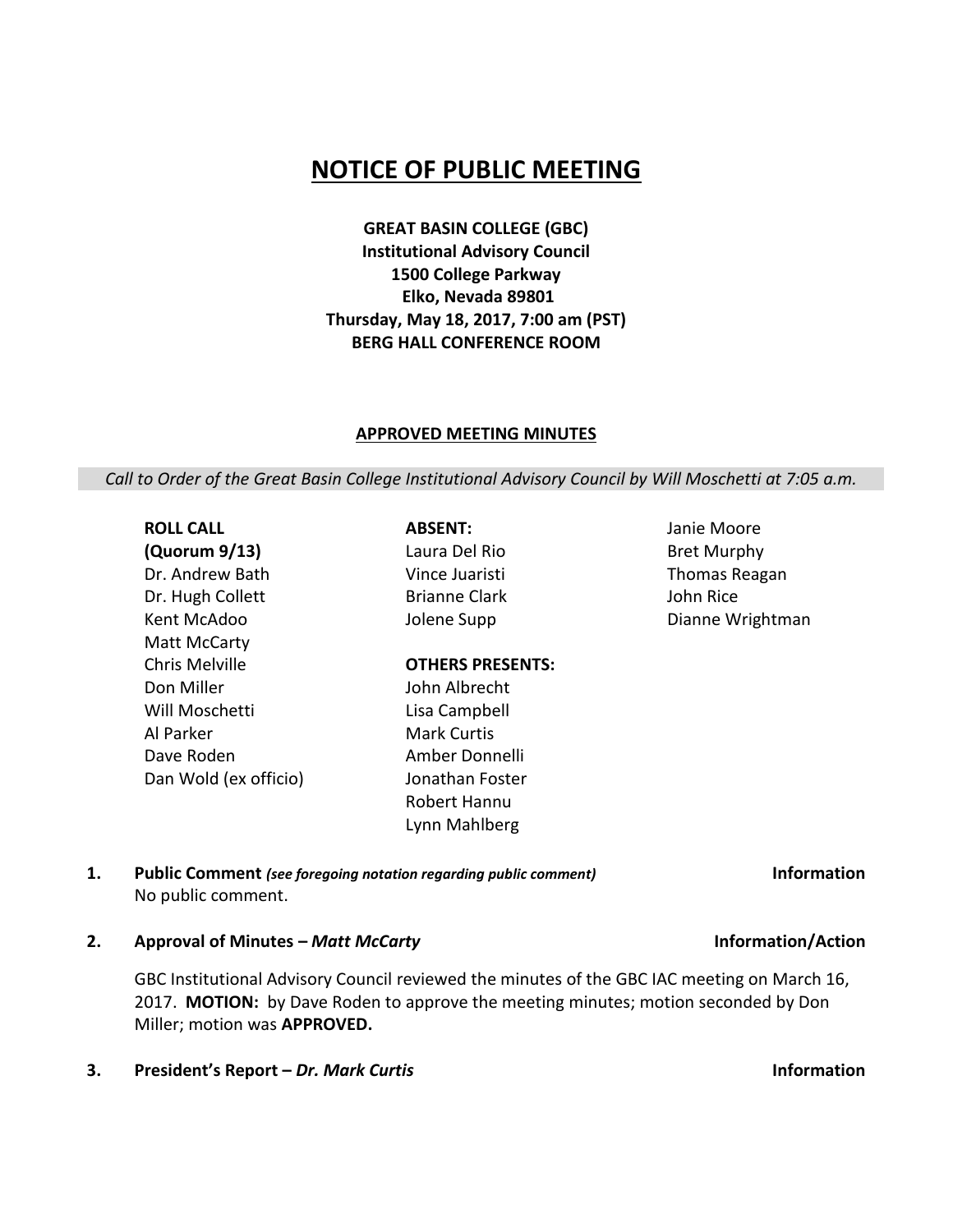GBC President Mark Curtis provided the GBC IAC with updates on college activities and answered questions.

- A. CISCO Partnership a lot of press on the Cisco Networking Academy. We are providing the education part of it. Cisco is providing the curriculum and Barrick is providing funding as well as rolling it out world-wide. Lynn will be the interim president from July 1 to August 1. The new president will arrive on August 2.
- B. Graduation May 20, 2017 we will be honoring our founders as this is the beginning of our 50<sup>th</sup> anniversary year. We will be honoring the living Founders: Rob Burns, Mike Marfisi and Dr. Collett. We will be moving into the Tonopah high school as our location in Tonopah.
- C. Legislative Update All of the things in the Governor's recommended budget has been approved thus far without any hiccups in the legislature and will make it to the Governor's office for his approval. We will then have additional money for the CTE programs across the state.

Chairman Matt McCarty arrived to the meeting at 8:16 a.m.

**4. GBC Foundation Update –** *Greg Brorby* **Information**

No report.

### **5. Board of Regents' Community College Committee Update –** *Matt McCarty*

Chair Matt McCarty served on the Search Committee for the Vice Chancellor for Community Colleges and gave an update on the search. They interviewed four very strong candidates in person which had been whittled down from twelve candidates in an initial phone interview. All four community colleges were represented on the committee. The candidates were all from either the east coast or from Nevada. The Chancellor's Search Committee did not end with the hiring of a Chancellor. There was some issues internally. John Rice said that because of the way the Chancellor search was conducted the Council of Faculty Senate Chairs will be introducing a new procedure for Chancellor searches. The Council Faculty Senate Chairs had a problem with the lack of transparency in the process.

### **6. Nominations for GBC IAC Discussion –** *Matt McCarty* **Information**

We are down three members. It doesn't mean we have to fill the seats but it gives us the opportunity to do so. There was a discussion about the makeup of the GBC IAC and how it may need mining representation since that is a huge partnership. Maybe someone from Owyhee or someone of Native American descent. Please let Matt know if you have a recommendation. It is a simple process when we have names. Workforce development is very strong. Happy the Governor got his initiatives through the legislature. Matt mentioned the Brianne Clark has resigned from the IAC as she has other obligations. John Rice said the faculty has been working hard to have a broad conversation with women, Hispanics, and native American people who have a real interest. It's something the faculty has been working on. Will said that Faculty has a

# **Information**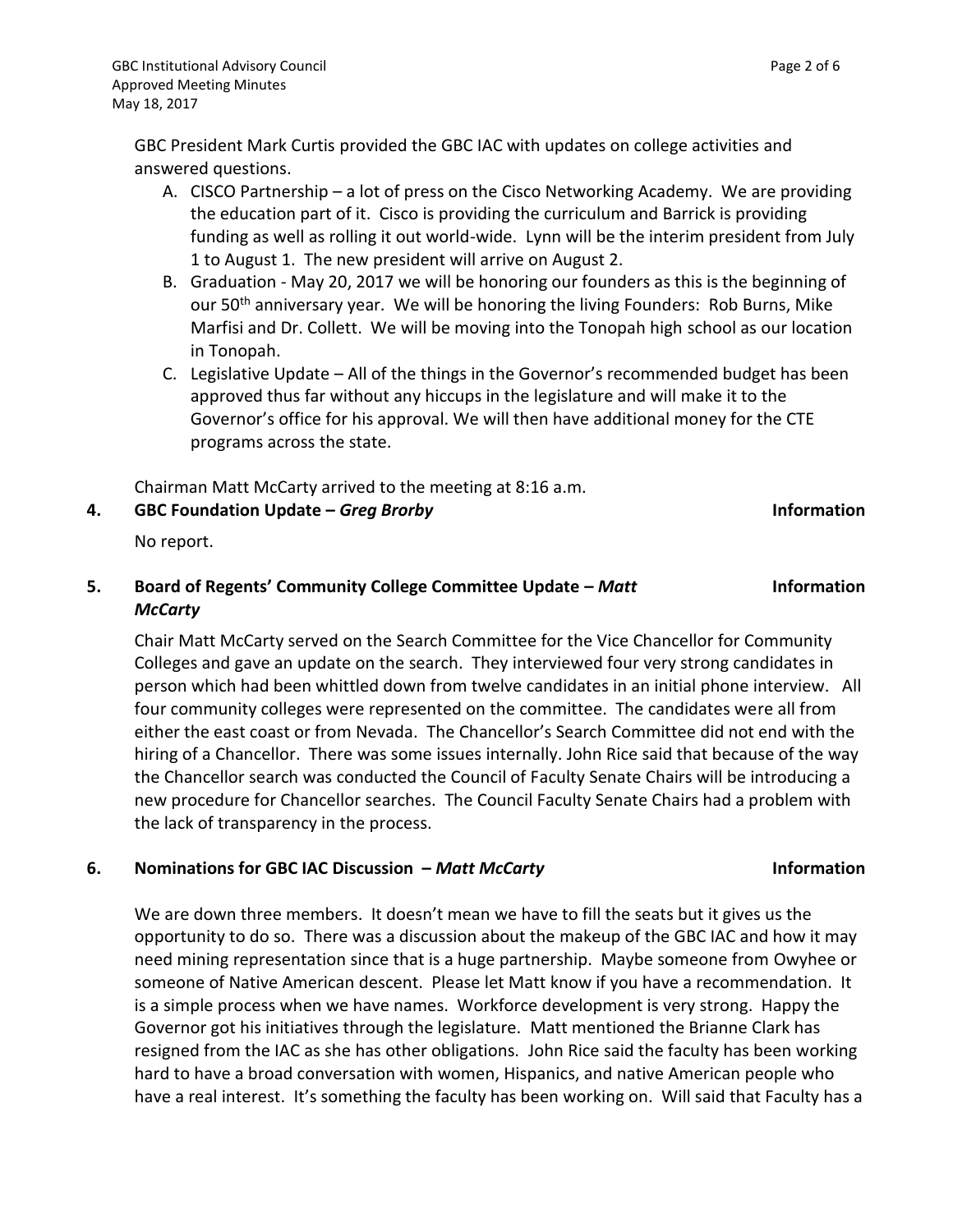voice at this table and faculty is always available to talk. No need to fill the seats just to fill it. We are still healthy…the minimum members are 9.

Defined terms are being served right now. There is a record of when the terms are up. Is there a desire of anyone on this council to serve as vice chair. Please think about that. John Rice said maybe putting toghether a small group that could include a faculty members to help find candidates.

Matt may also reach out to the other members of the Council for their help..

### **7. Enhanced Role for GBC IAC –** *Matt McMarty*

Matt McCarty reported last year Dr. Brun the Chair of the College of Southern Nevada IAC had indicated a desire to expand more of the activities of the IAC. Feedback from all IAC's has been consistent in how can we effectively council the community colleges. Matt presented information on the proposed enhanced role for the GBC IAC to include review and approve academic master plans, capital improvement projects and first level review of budget requests along with being a part of the process in selecting honorary degree recipients. The council was in favor of the description; however, they suggested changing the word approve to recommend. **MOTION:** by Kent McAdoo to approve the enhanced role for the GBC IAC with the suggested wording changes and to present to the next Community College meeting; motion seconded by Will Moschetti; motion was **APPROVED.** Matt McCarty will make the wording changes and present at the Community College Committee meeting in June.

### **8. Vice President Reports and Questions Information**

The GBC Vice Presidents provided verbal reports.

A. Academic Affairs/Student Affairs (CISCO, Retirees, Graduation Endeavors and degree awards, Mark Curtis accomplishments as president of GBC) This partnership with Barrick is coming together very quickly. Barrick Gold Corporation, Cisco and Great Basin College (GBC) announced April 20 a new partnership to bring digital and information technology skills development courses free of charge to employees, their families, veterans and other groups in Barrick's rural host communities. The \$400,000 investment will help participants pursue ITfocused exploratory, foundational and career-ready courses through the IT education program from Cisco Networking Academy. It features both online and in-person courses. The exploratory course are for those who are curious about technology fields. The foundational courses are for those ready to acquire skills and CISCO certification. The advanced networking and programming courses are for those ready for advancement in a technology career. Barrick is providing a full-time instructor, CISCO training for the new instructor and Laura Pike current Computer Technologies Instructor, and equipment.

This model U.S. program will eventually be available to every community where Barrick operates including in Argentina, Australia, Canada, Chile, the Dominican Republic, Papua New Guinea, Peru, Saudi Arabia, and Zambia.

Speakers at the announcement, which took place at Great Basin College High Tech Center in Elko, included Nigel Bain, executive director of Barrick USA; Michael Brown, president of Barrick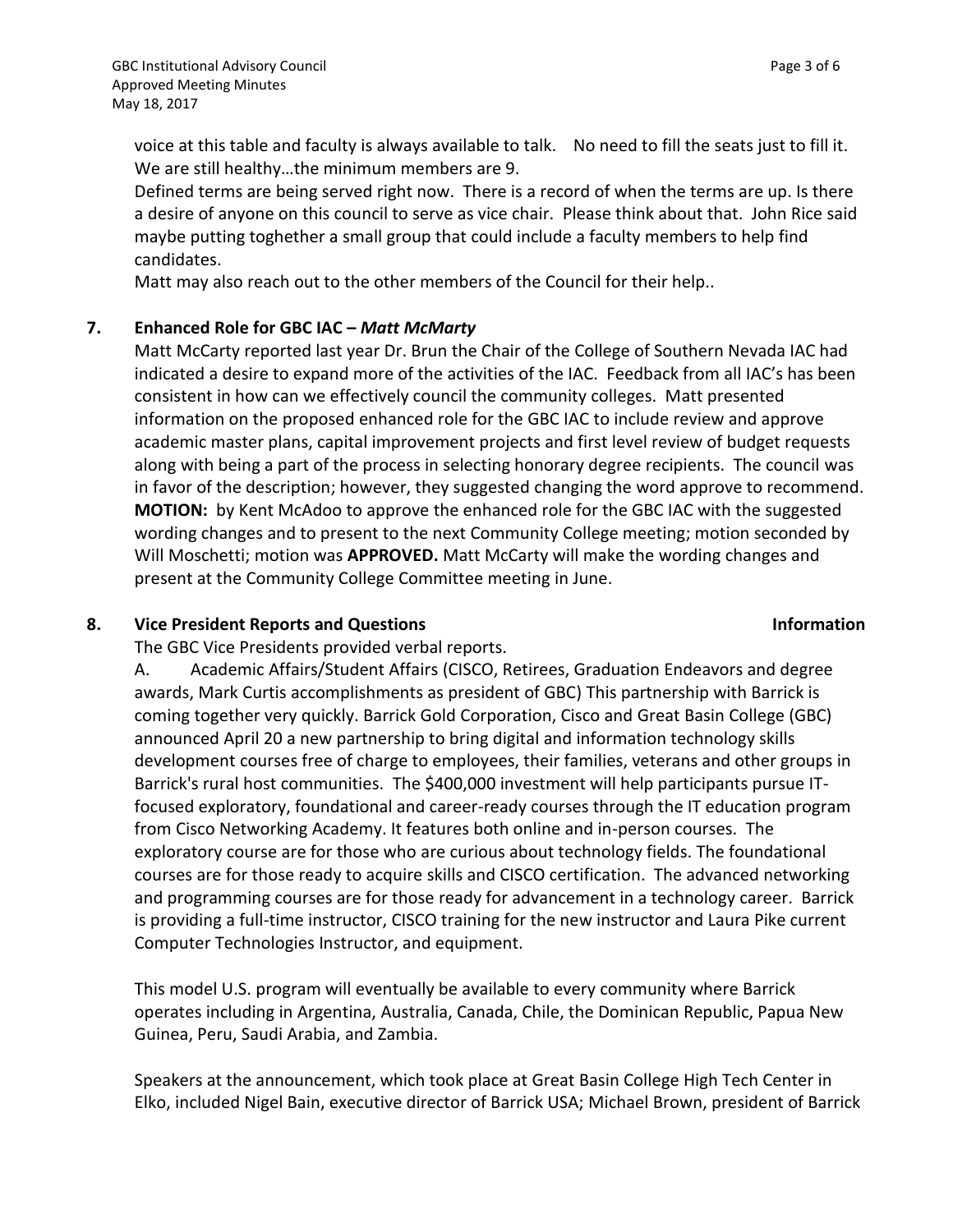USA; John Bjerke, corporate social responsibility manager of Cisco; and Dr. Mark Curtis, president of Great Basin College. 115 have enrolled in the continuing education orientation courses. The academic courses have been approved and have been added to the fall schedule. CISCO certified courses will provide another pathway in the AAS Network Specialist Emphasis. The next step would be the Bachelor of Applied Science degree. There were over 50 news outlets nationwide that picked up the announcement. It is interesting to note that when the newspaper reported the number signed up for the program in yesterday's paper, there were another 8 by noon. Now, we're at 123 and growing.

There are four academic faculty retiring this year Wendy Charlebois, Gary Hanington, Cindy Hyslop, and Russ Orr. Each of these faculty members contributed a great deal to advancing higher education in Rural Nevada. Together, they represent almost 45 years of service to GBC. During their individual tenure times, distance education advanced, new programs were developed at the certificate, associate, and baccalaureate levels as well as a  $3 + 1$  program with UNR. Textbooks were published and columns appeared in the local newspaper. As mentioned last meeting, Regent Advisor Award recipient, Chris Marshall will be retiring in June. This spring for fall semester, faculty positions have been filled in English, Elementary Education, Nursing, Physics, and Social Work. We'll have more information on the new hires at the next meeting.

31 students were recognized recently by their faculty as outstanding in their degree program. These students received the GBC President's Medal which were made specifically for this purpose in Dayton, Nevada.

Celebrations for the graduates have or are being held at the Battle Mountain, Ely, Pahrump, and Winnemucca Centers. There are Pinning Ceremonies for associate and baccalaureate nursing students, paramedic, and radiology. Below is the estimated number of degrees for the 2016-17 academic year.

Bachelor degrees - 73 Associate degrees- 308 Certificates- 209  $Total = 590$ 

We have 5 high school students graduating with associate degrees. They are from Hawthorne, Ely, Elko, Ruth, and Spring Creek Home School.

With President Curtis retiring in June, here are some highlights of the last five years:

\*GBC received a maximum of seven year's re-accreditation from the Northwest Commission on Colleges and Universities in 2013;

\*Northeastern Nevada Rural Development Authority moved to the GBC campus to promote economic development;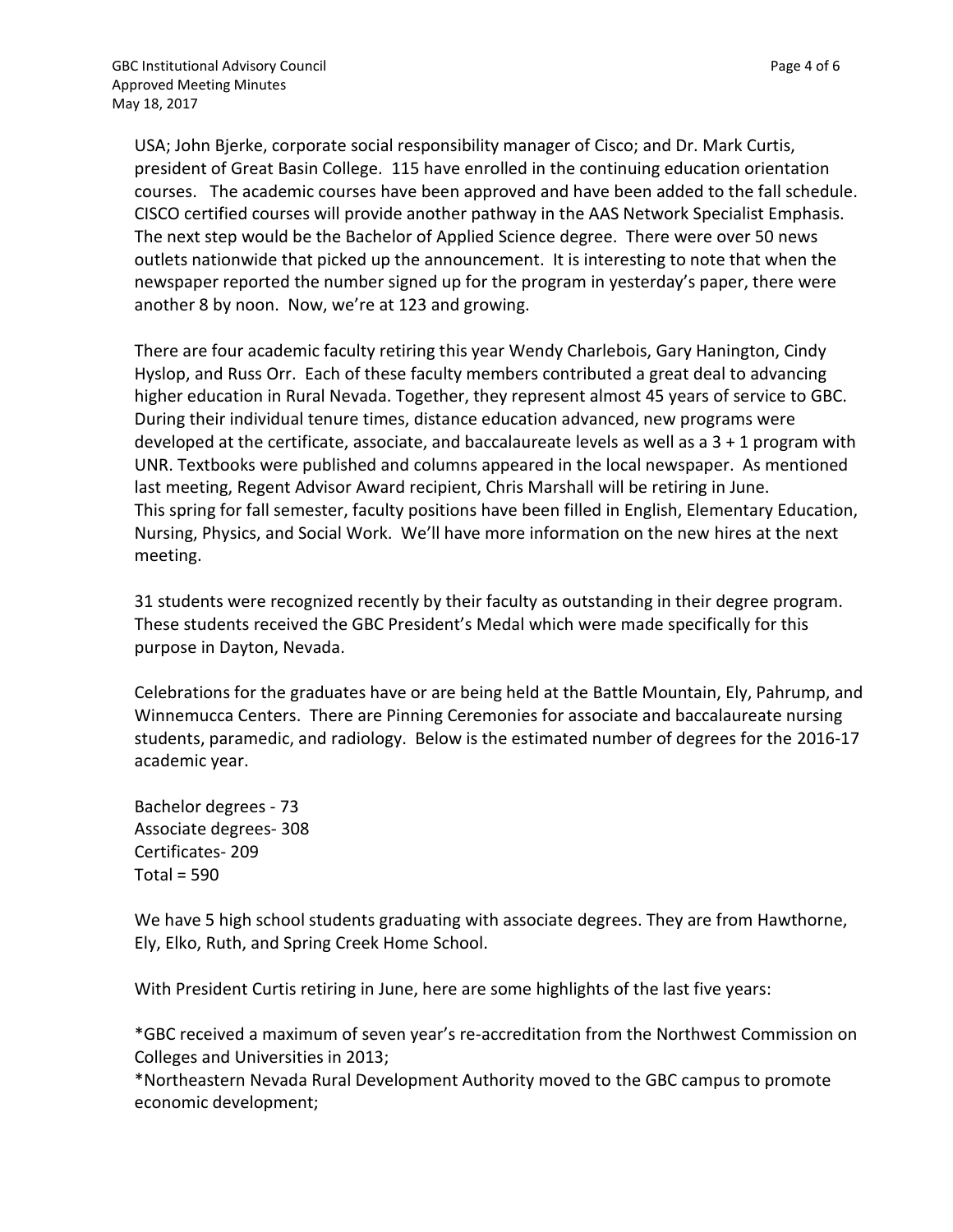\*A highly successful Veteran Resource Center was established on the Elko campus; Pahrump Valley Center has designated a space. VRC Coordinator will be going there in the next few weeks.

\*GBC was the lead in writing and receiving an \$8,700,000 TAACCCT grant in October of 2013; \*GBC acquired four additional counties adding 23,500 square miles to GBC's service area;

\*274 acres of Federal land for use in building a new campus in Pahrump, NV was finalized; \*Received approval to launch Bachelor's degrees in Biological Science and English; GBC will be graduating its first class of associate degree Paramedic students; and a new partnership with CISCO and Barrick was recently launched.

\*The number of certificates/degrees doubled in four years;

\*Enrollments increased by 250 FTE; GBC Online programs have been recognized nationally \*A GBC Alumni Association was established;

There are many more accomplishments over this past five years. President Curtis, we appreciate all the work you've done.

B. Business Affairs – No report.

### **9. Member Report Information**

Each committee member will be given an opportunity to provide a verbal report.

- A. Ely Dr. Andrew Bath reported the Ely Center will have a new roof and windows. A graduation celebration for Ely students occurred on May 17, 2017
- B. Elko Brianne Clark not in attendance; no report presented.
- C. Elko Dr. Hugh Collett no report presented.
- D. Battle Mountain vacant position; no report presented.
- E. Wells Laura DelRio not in attendance; no report presented.
- F. Washington DC Vince Juaristi not in attendance; no report presented.
- G. Pahrump Al Parker expressed his interest in fundraising efforts for the future site in Pahrump. A graduation celebration occurred on May 16, 2017.
- H. Elko Kent McAdoo no report presented.
- I. Elko Matt McCarty reported that it was interesting to serve on three search committees. Government Affairs committee continue to track legislative bills. Northeastern Nevada continues to grow.
- J. Wendover Chris Melville no report presented.
- K. Elko Don Miller no report presented.
- L. Elko Will Moschetti attended a joint meeting with the foundation for the presidential search and indicated his pleasure of the presidential search process. Approve minutes from presidential search joint meeting at the September IAC meeting. Dictionaries with an invitation to attend Great Basin College will distributed again this year.
- M. Winnemucca Dave Roden opening of a \$7 million dollar Boys and Girls Club. There were 88 degrees granted from Winnemucca including five from the Lovelock Prison. Graduation celebration will occur on May 22.
- N. Wells Jolene Supp not in attendance; no report presented.